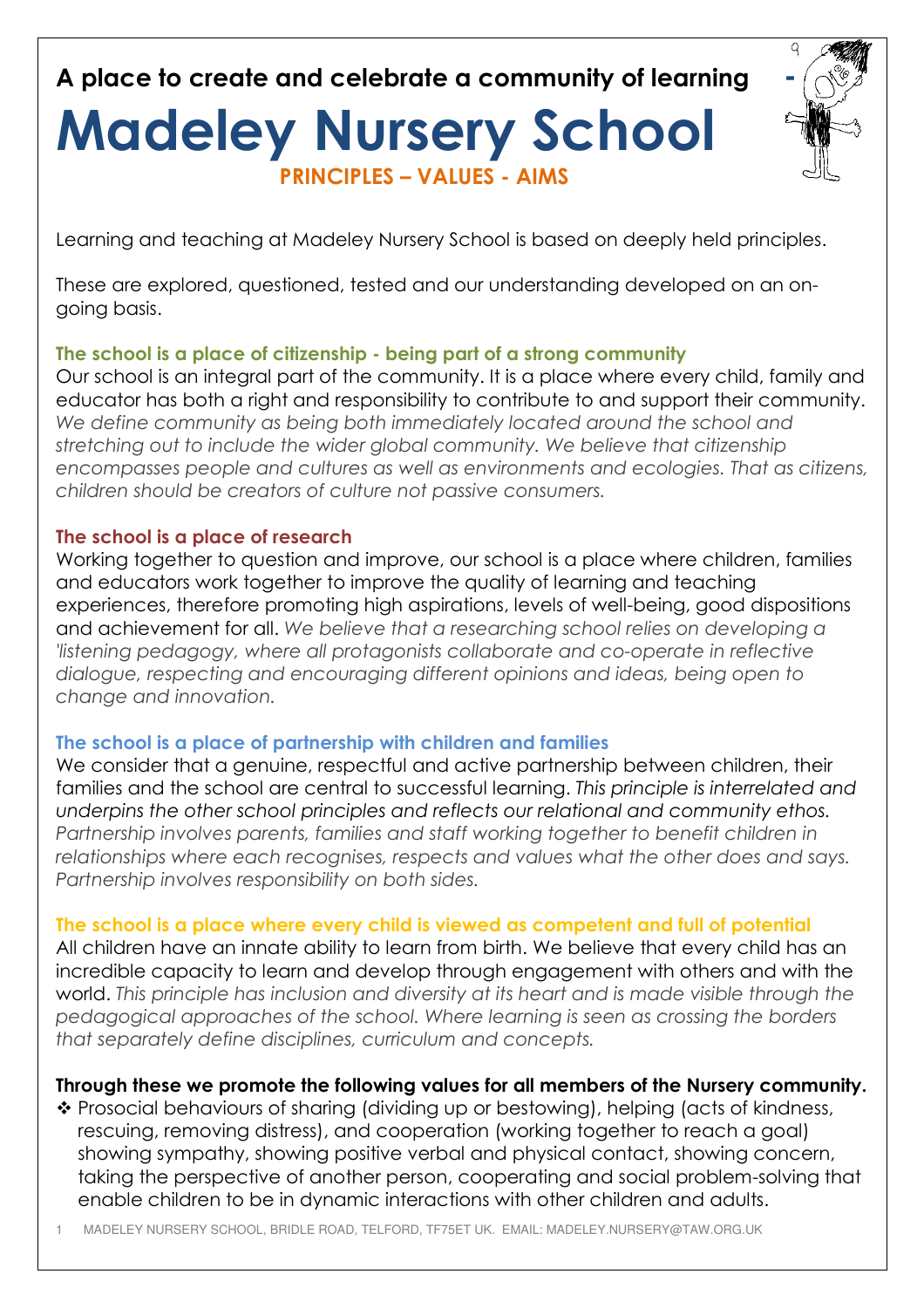- ◆ Self-regulation which is the ability to monitor and control our own behaviour, emotions, or thoughts, altering them in accordance with the demands of the situation.
- Collaboration that is crucial to successful, independent learning. Through effective collaboration we begin to understand the importance of being reflective, of cooperation, of taking turns, of respecting difference and diversity, of friendship, of being fair, of sensitive listening, active discussion, and of unity.
- \* Resilience and perseverance to be determined to succeed, setting a goal and sticking to it. We aim to foster a willingness to take risks and an acceptance of failure. We take positives from all that we do and learn from our mistakes. We are responsible for our own learning and develop high self-esteem.
- Equality incorporates aspects of tolerance, inclusion and diversity. We expect children to have an awareness of the wider world, to celebrate difference and respect the rights of all individuals, both in the school community and beyond.
- Compassion is about kindness and concern, about friendship and love, about communicating effectively and understanding the needs of others. Through our focus on this value we expect to develop thoughtful, considerate children who are empathetic, respectful and kind.
- Creativity and innovation is the value through which we hope to inspire children to appreciate their uniqueness, to be imaginative and inquisitive. We aim to nurture originality and dynamism in meaning-making.
- Critical thinking using purposeful judgment which results in interpretation, analysis, evaluation, and inference and include qualities, concepts, and processes such as creativity, imagination, discovery, reflection, empathy, connecting knowing, subjectivity, ambiguity, and inconclusiveness.
- Confidence to explore as active learners and to be adventurous, curious and confident to take risks when experiencing new things.
- Exploring the world will help to develop curiosity and respect for nature and a love for the outdoors.
- Effective communication that enables children to express themselves, listen and respond to the ideas and proposals of others. Independence and self-organisation to be able to work with other children, not always seeking or needing the affirmation or direction of adults.

## **What are the aims of the Nursery?**

## Our aim is to create and celebrate a community of learning where there are endless possibilities to discover together through curiosity, creativity and play.

- \* Providing a secure and stimulating place in which children and adults (staff, parents / carers and families) can learn together with confidence and enjoyment.
- ❖ Enabling children and adults to engage deeply with learning allowing them to reach their full potential.
- Offering opportunities for children to learn as individuals and as part of a group in developmentally appropriate ways.
- \* Fostering creativity and curiosity, and offering experiences which will help children develop understanding and respect about the world in which they live.
- \* Encouraging children to express their thoughts, feelings and ideas in a variety of ways, developing critical thinking.
- Promoting children's well-being and safeguarding supporting children to have a positive self-image.
- Developing children's understanding of the needs and views of others.
- 2 MADELEY NURSERY SCHOOL, BRIDLE ROAD, TELFORD, TF75ET UK. EMAIL: MADELEY.NURSERY@TAW.ORG.UK